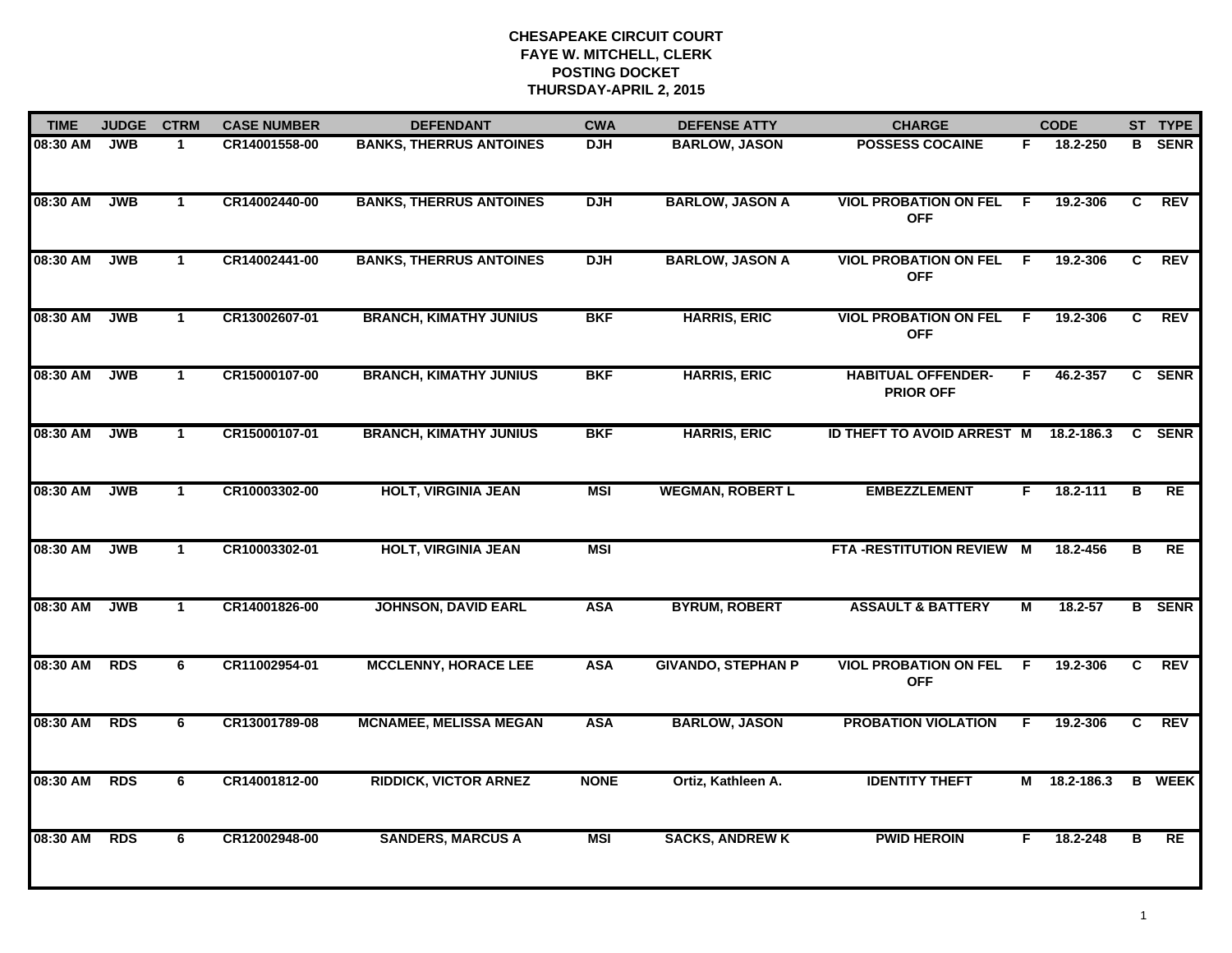| <b>TIME</b>   | <b>JUDGE</b> | <b>CTRM</b> | <b>CASE NUMBER</b> | <b>DEFENDANT</b>                | <b>CWA</b> | <b>DEFENSE ATTY</b>       | <b>CHARGE</b>                                     |                | <b>CODE</b>     |                | ST TYPE         |
|---------------|--------------|-------------|--------------------|---------------------------------|------------|---------------------------|---------------------------------------------------|----------------|-----------------|----------------|-----------------|
| 08:30 AM      | <b>RDS</b>   | 6           | CR12002948-01      | <b>SANDERS, MARCUS A</b>        | <b>MSI</b> | <b>SACKS, ANDREW</b>      | <b>PWID COCAINE</b>                               | F.             | 18.2-248        | в              | <b>RE</b>       |
| 08:30 AM RDS  |              | 6           | CR12002948-02      | <b>SANDERS, MARCUS A</b>        | <b>MSI</b> | <b>SACKS, ANDREW</b>      | <b>TRANSPORT DRUGS TO</b><br><b>VA:PWID</b>       |                | F 18.2-248.01 B |                | <b>RE</b>       |
| 08:30 AM      | <b>RDS</b>   | 6           | CR12002948-03      | <b>SANDERS, MARCUS A</b>        | <b>MSI</b> | <b>SACKS, ANDREW</b>      | <b>TRANSPORT DRUGS TO</b><br><b>VA:PWID</b>       |                | F 18.2-248.01 B |                | <b>RE</b>       |
| 08:30 AM      | <b>RDS</b>   | 6           | CR12002948-04      | <b>SANDERS, MARCUS A</b>        | <b>MSI</b> | <b>SACKS, ANDREW</b>      | POSSESS MARIJUANA, 1ST M 18.2-250.1<br><b>OFF</b> |                |                 | В              | RE              |
| 08:30 AM      | <b>RDS</b>   | 6           | CR12002948-05      | <b>SANDERS, MARCUS A</b>        | <b>MSI</b> | <b>SACKS, ANDREW</b>      | POSSESS GUN W/ SCH I-II<br><b>DRUG</b>            | F.             | 18.2-308.4      | В              | RE              |
| 08:30 AM MATA |              | <b>COA</b>  | CR14002210-00      | <b>PALMER, TEVIN DEANGELO</b>   | <b>DJH</b> | <b>BROCCOLETTI, JAMES</b> | <b>POSSESS COCAINE</b>                            | F.             | 18.2-250        |                | <b>B</b> SENR   |
| 08:30 AM MATA |              | <b>COA</b>  | CR11002320-01      | <b>WYCHE, RAYMOND ANTOINE</b>   | AWW        | Gilchrist, Kurt A.        | <b>VIOL PROBATION ON FEL</b><br><b>OFF</b>        | $\overline{F}$ | 19.2-306        | $\overline{c}$ | <b>REV</b>      |
| 9:00 AM       | <b>MATA</b>  | <b>COA</b>  | ***                | *Drug Court Programs*           |            | ***                       | $**$                                              |                |                 |                |                 |
| 09:30 AM      | <b>RDS</b>   | 6           | CR15000162-00      | <b>PIERCY, MICHAEL</b>          | <b>KAM</b> |                           | <b>EMBEZZLEMENT</b>                               | F.             | 18.2-111        |                | <b>B</b> ADAT   |
| 09:30 AM      | <b>RDS</b>   | 6           | CR15000162-01      | <b>PIERCY, MICHAEL</b>          | <b>KAM</b> |                           | <b>COMPUTER FRAUD \$200+</b>                      | F.             | 18.2-152.3      |                | <b>B</b> ADAT   |
| 09:30 AM      | <b>RDS</b>   | 6           | CR15000511-00      | <b>THOMPSON, TAMMY L</b>        |            | <b>JONES, M COLSTON</b>   | <b>CAPIAS/FTR WEEKEND</b><br><b>PROG</b>          | М              | 18.2-456        | В              | <b>TBS</b>      |
| 09:30 AM      | <b>RDS</b>   | 6           | CR14001138-00      | <b>WADLEY, NATHANIEL KAREEM</b> | <b>BKF</b> | Winn, A. Robinson         | <b>ABDUCTION</b>                                  | F              | 18.2-47         | $\overline{c}$ | $\overline{wc}$ |
| 10:00 AM      | <b>JWB</b>   | $\mathbf 1$ | CR15000200-00      | <b>BEAMON, MATTHEW KENNY</b>    | <b>JAF</b> | <b>JONES, M COLSTON</b>   | <b>STATUTORY BURGLARY</b>                         | F              | 18.2-91         |                | <b>B</b> TRYL   |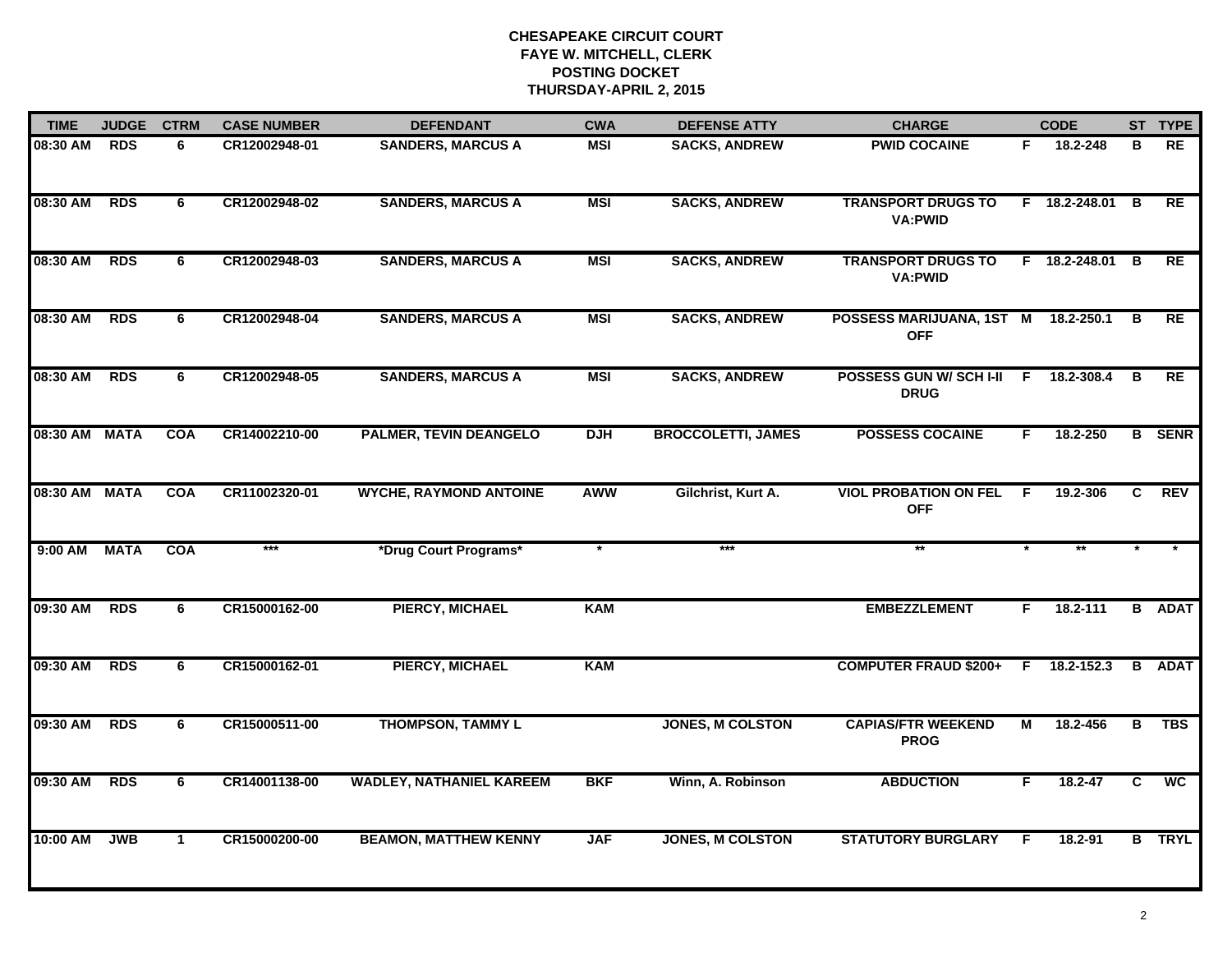| <b>TIME</b> | <b>JUDGE</b> | <b>CTRM</b>  | <b>CASE NUMBER</b> | <b>CHARGE</b><br><b>DEFENDANT</b><br><b>CWA</b><br><b>DEFENSE ATTY</b> |            |                         | <b>CODE</b>                                    |    | ST TYPE        |   |               |
|-------------|--------------|--------------|--------------------|------------------------------------------------------------------------|------------|-------------------------|------------------------------------------------|----|----------------|---|---------------|
| 10:00 AM    | <b>JWB</b>   | $\mathbf{1}$ | CR15000200-01      | <b>BEAMON, MATTHEW KENNY</b>                                           | <b>JAF</b> | <b>JONES, M COLSTON</b> | <b>GRAND LARCENY</b>                           | F  | 18.2-95        |   | <b>B</b> TRYL |
| 10:00 AM    | <b>JWB</b>   | $\mathbf{1}$ | CR14002207-00      | <b>DREWITT, JIMMIE LEE</b>                                             | <b>JAF</b> | <b>JONES, M COLSTON</b> | <b>GRAND LARCENY</b>                           | F. | 18.2-95        |   | <b>B</b> TRYL |
| 10:00 AM    | <b>JWB</b>   | $\mathbf{1}$ | CR15000398-00      | <b>FERGUSON, NATHANIEL</b>                                             | <b>JAF</b> | <b>JONES, M COLSTON</b> | <b>FIREARM: POSS BY CONV</b><br><b>VIO FEL</b> | E  | 18.2-308.2     | C | <b>MOT</b>    |
| 10:00 AM    | <b>JWB</b>   | $\mathbf{1}$ | CR15000273-00      | <b>HINES, ALIYAH</b>                                                   | <b>DAW</b> | <b>BARLOW, JASON</b>    | <b>FORGE CHECK</b>                             | F. | 18.2-172       |   | <b>B</b> PLEA |
| 10:00 AM    | <b>JWB</b>   | $\mathbf 1$  | CR15000273-01      | <b>HINES, ALIYAH</b>                                                   | <b>DAW</b> | <b>BARLOW, JASON</b>    | <b>UTTER FORGED CHECK</b>                      | F. | 18.2-172       |   | <b>B</b> PLEA |
| 10:00 AM    | <b>JWB</b>   | $\mathbf{1}$ | CR15000273-02      | <b>HINES, ALIYAH</b>                                                   | <b>DAW</b> | <b>BARLOW, JASON</b>    | <b>OBTAIN MONEY/FALSE</b><br><b>PRETENSE</b>   | F. | 18.2-178       |   | <b>B</b> PLEA |
| 10:00 AM    | <b>JWB</b>   | $\mathbf{1}$ | CR15000273-03      | HINES, ALIYAH                                                          | <b>DAW</b> | <b>BARLOW, JASON</b>    | <b>OBTAIN MONEY/FALSE</b><br><b>PRETENSE</b>   | F. | 18.2-178       |   | <b>B</b> PLEA |
| 10:00 AM    | <b>JWB</b>   | $\mathbf{1}$ | CR15000273-04      | <b>HINES, ALIYAH</b>                                                   | <b>DAW</b> | <b>BARLOW, JASON</b>    | <b>FORGE CHECK</b>                             | F. | 18.2-172       |   | <b>B</b> PLEA |
| 10:00 AM    | <b>JWB</b>   | $\mathbf{1}$ | CR15000273-05      | <b>HINES, ALIYAH</b>                                                   | <b>DAW</b> | <b>BARLOW, JASON</b>    | <b>UTTER FORGED CHECK</b>                      | E  | 18.2-172       |   | <b>B</b> PLEA |
| 10:00 AM    | <b>JWB</b>   | $\mathbf{1}$ | CR14002200-00      | JOHNSON, DAQWAN DONALD                                                 | <b>AHM</b> | Jones, David L          | <b>GRAND LARCENY</b>                           | F  | 18.2-95        |   | <b>B</b> PLEA |
| 10:00 AM    | <b>JWB</b>   | $\mathbf{1}$ | CR14002200-01      | JOHNSON, DAQWAN DONALD                                                 | <b>AHM</b> | Jones, David L          | <b>ATTEMPT PETIT LARCENY F</b><br>3RD+OFF      |    | 18.2-96        |   | <b>B</b> PLEA |
| 10:00 AM    | <b>JWB</b>   | $\mathbf{1}$ | CR15000152-00      | <b>LEWIS, JORDYN MYCHAL</b>                                            | <b>ASA</b> | <b>BAILEY, NIKEVA S</b> | <b>PWID MARIJUANA</b>                          |    | $F$ 18.2-248.1 |   | <b>B</b> PLEA |
| 10:00 AM    | <b>JWB</b>   | $\mathbf{1}$ | CR13002534-01      | <b>MANN, SLATER NATHANIEL DRAKE</b>                                    | <b>JAF</b> | <b>MELTON, JAMES</b>    | <b>VIOL GOOD BEHAV ON FEL F</b><br><b>OFF</b>  |    | 19.2-306       |   | C BOND        |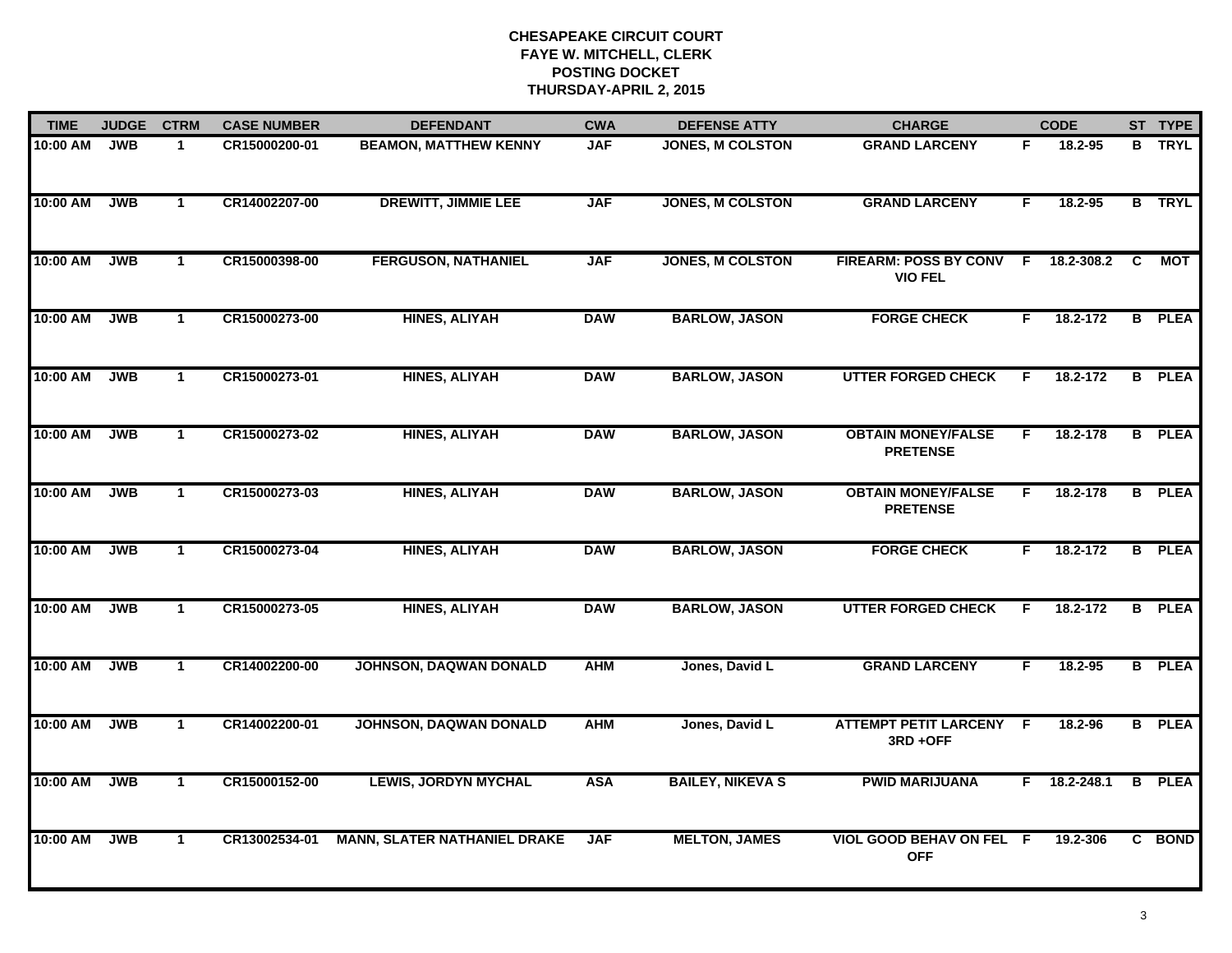| <b>TIME</b> | <b>JUDGE</b> | <b>CTRM</b>    | <b>CASE NUMBER</b> | <b>DEFENDANT</b>                    | <b>CWA</b> | <b>DEFENSE ATTY</b>       | <b>CHARGE</b>                                 |                | <b>CODE</b>    |                | ST TYPE       |
|-------------|--------------|----------------|--------------------|-------------------------------------|------------|---------------------------|-----------------------------------------------|----------------|----------------|----------------|---------------|
| 10:00 AM    | <b>JWB</b>   | $\mathbf 1$    | CR15000285-00      | <b>WATSON, JEREMY CHAD</b>          | <b>AHM</b> | <b>BROCCOLETI, JAMES</b>  | <b>MALICIOUS WOUNDING</b>                     | F              | 18.2-51        |                | <b>B</b> TRYL |
| 10:00 AM    | <b>BHK</b>   | $\overline{2}$ | CR15000605-00      | <b>CARTER, KIRSTEN NOEL</b>         | <b>MSI</b> | HAMLIN, J                 | <b>BOND APPEAL</b>                            | $\mathbf{o}$   | 19.2-124       |                | C BOND        |
| 10:00 AM    | <b>BHK</b>   | $\overline{2}$ | CR15000059-00      | <b>HAWKINS, RONALD MARQUIS</b>      | PLC        | <b>GLASS, DALTON</b>      | <b>FORGE PUBLIC RECORD</b>                    | F              | 18.2-168       |                | C TRYL        |
| 10:00 AM    | <b>BHK</b>   | $\overline{2}$ | CR15000059-01      | <b>HAWKINS, RONALD MARQUIS</b>      | PLC        | <b>GLASS, DALTON</b>      | <b>FORGE PUBLIC RECORD</b>                    | F              | 18.2-168       |                | C TRYL        |
| 10:00 AM    | <b>BHK</b>   | $\overline{2}$ | CR15000059-02      | <b>HAWKINS, RONALD MARQUIS</b>      | PLC        | <b>GLASS, DALTON</b>      | <b>FORGE PUBLIC RECORD</b>                    | F.             | 18.2-168       |                | C TRYL        |
| 10:00 AM    | <b>BHK</b>   | $\mathbf{2}$   | CR15000282-00      | <b>HICKLES, DAVID L</b>             | <b>MLK</b> | <b>TITTER, JENNIFER</b>   | <b>STRANGULTION</b>                           | F.             | 18.2-51.6      |                | <b>B</b> TRYL |
| 10:00 AM    | <b>BHK</b>   | $\mathbf{2}$   | CR14002493-00      | <b>NELSON, NATHAN ALLEN</b>         | CLB        | Jones, David L.           | <b>UNLAWFULLY OBTAIN</b><br><b>UTILITES</b>   | F.             | $18.2 - 187.1$ | B              | <b>TRYL</b>   |
| 10:00 AM    | <b>BHK</b>   | $\overline{2}$ | CR14002493-01      | <b>NELSON, NATHAN ALLEN</b>         |            | <b>JONES, DAVID L</b>     | <b>FTA-ADAT</b>                               | $\overline{M}$ | 18.2-456       | $\overline{B}$ | CAP           |
| 10:00 AM    | <b>BHK</b>   | $\overline{2}$ | CR15000381-01      | <b>PERRY, SHAWN A</b>               | CLB        | <b>POULSON, MICHAEL</b>   | <b>IDENTITY THEFT</b>                         | М              | 18.2-186.3     |                | C TRYL        |
| 10:00 AM    | <b>BHK</b>   | $\mathbf{2}$   | CR15000381-03      | <b>PERRY, SHAWN A</b>               | CLB        | <b>POULSON, MICHAEL</b>   | SPEEDING 35/25                                |                | F.46.2-874     |                | S TRYL        |
| 10:00 AM    | <b>BHK</b>   | $\mathbf{2}$   | CR15000381-00      | PERRY, SHAWN ANTOWAN                | <b>CLB</b> | <b>POULSON, MICHAEL</b>   | <b>FORGE PUBLIC RECORD</b>                    | F              | 18.2-168       |                | C TRYL        |
| 10:00 AM    | <b>BHK</b>   | $\overline{2}$ | CR15000381-02      | PERRY, SHAWN ANTOWAN                | CLB        | <b>POULSON, MICHAEL</b>   | <b>HABITUAL OFFENDER-</b><br><b>PRIOR OFF</b> | F.             | B.46.2-357     | $\overline{c}$ | <b>TRYL</b>   |
| 10:00 AM    | <b>BHK</b>   | $\overline{2}$ | CR15000392-00      | <b>ROBERTS, JACQUELINE MICHELLE</b> | CLB        | <b>BLACK, HUGH E; III</b> | PETIT LARCENY 3RD+ OFF F                      |                | 18.2-96        |                | C BOND        |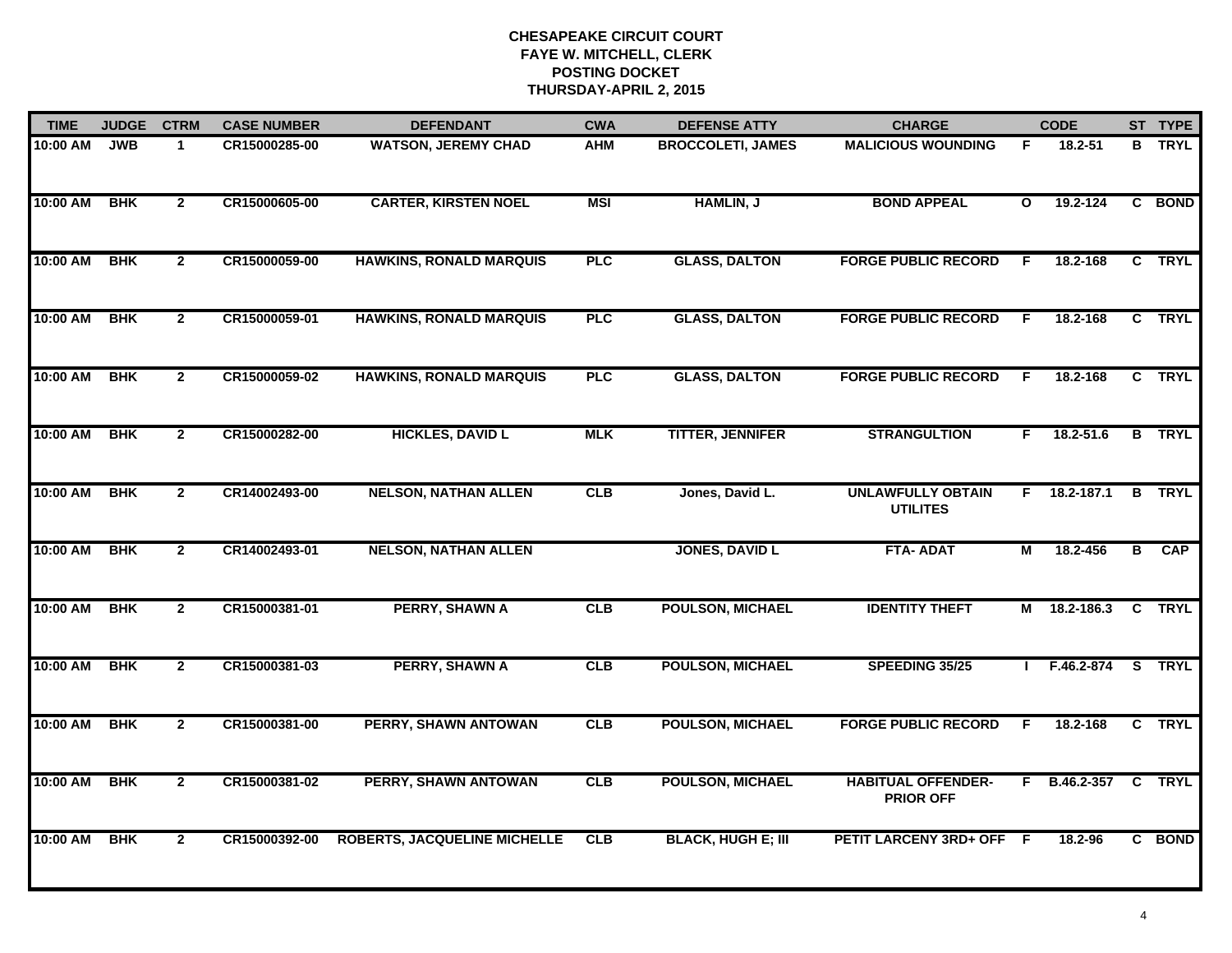| <b>TIME</b> | <b>JUDGE</b> | <b>CTRM</b>  | <b>CASE NUMBER</b> | <b>DEFENDANT</b>               |            | <b>DEFENSE ATTY</b>     | <b>CHARGE</b>                               |              | <b>CODE</b> |    | ST TYPE     |
|-------------|--------------|--------------|--------------------|--------------------------------|------------|-------------------------|---------------------------------------------|--------------|-------------|----|-------------|
| 10:00 AM    | <b>BHK</b>   | $\mathbf{2}$ | CR15000518-01      | <b>SNYDER, VIVIAN A</b>        | <b>PLC</b> | <b>TITTER, JENNIFER</b> | <b>BOND APPEAL</b>                          | $\mathbf{o}$ | 19.2-124    | C. | <b>BOND</b> |
| 10:00 AM    | <b>RDS</b>   | 6.           | CR14001700-00      | <b>CARPENTER, ROGER EUGENE</b> | <b>AEP</b> | <b>SACKS, ANDREW</b>    | <b>MURDER</b>                               |              | 18.2-32     | C. | <b>JURY</b> |
| 10:00 AM    | <b>RDS</b>   | 6.           | CR14001700-01      | <b>CARPENTER, ROGER EUGENE</b> | <b>AEP</b> | <b>SACKS, ANDREW</b>    | <b>USE FIREARM IN COMM</b><br><b>MURDER</b> |              | 18.2-53.1   | C. | <b>JURY</b> |